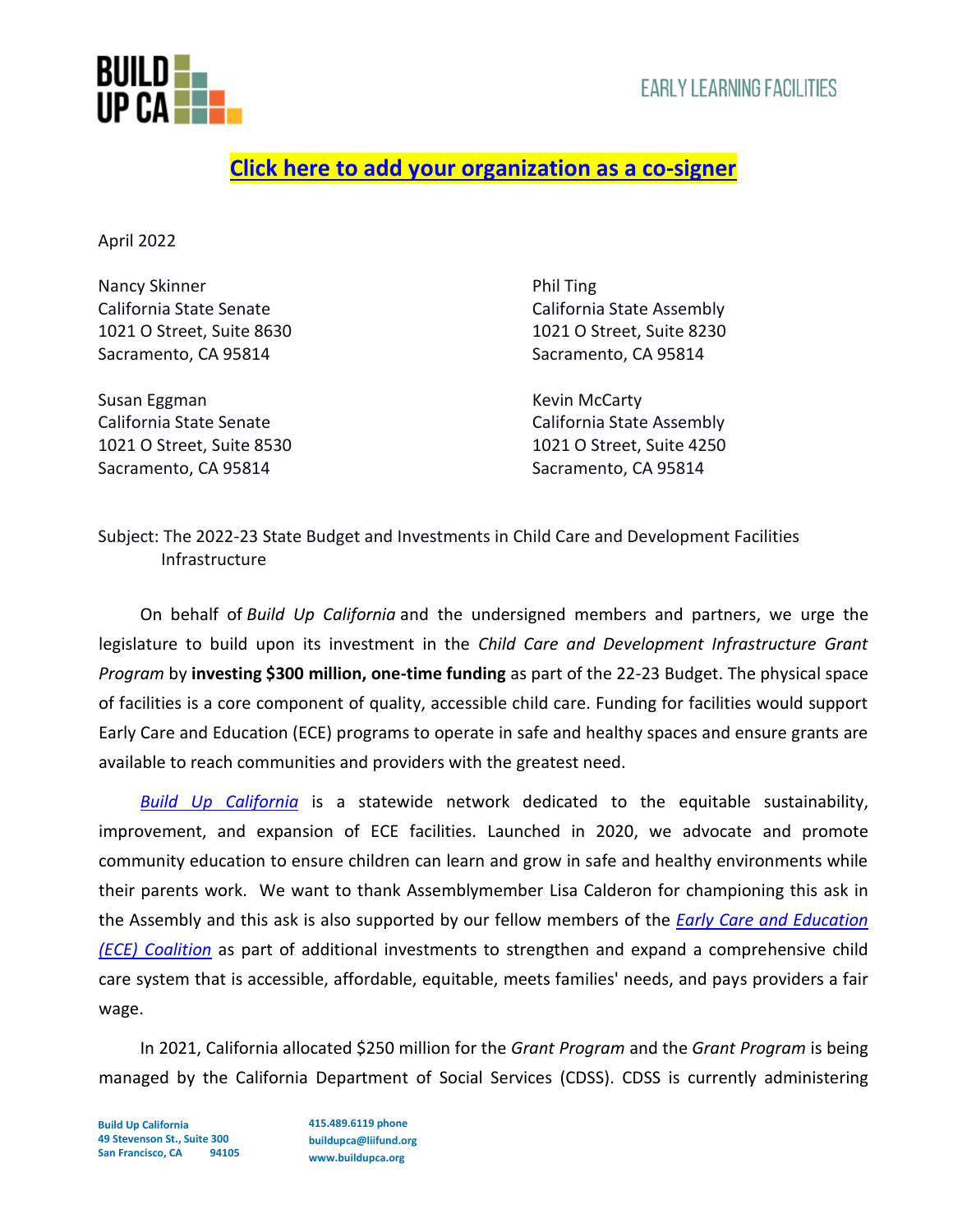## **EARLY LEARNING FACILITIES**

\$100 million in grants for minor renovations and repairs to address issues related to health and safety, licensing, the COVID-19 pandemic, or disasters. **CDSS received over 5,000 grant applications, totaling over \$300 million for the available \$100 million in grants for minor renovations and repairs.** Additionally, CDSS will administer \$150 million in grants for new construction and major renovation of child care facilities. Our coalition expects the field to respond at the same level for the \$150 million in grants for new construction and major renovation.

By providing the requested \$300 million, funding can be made accessible for thousands of providers, including those in *rural and tribal communities*, and meet the needs throughout the state effectively and sustainably. Providers throughout the state need access to funding for *[climate](https://drive.google.com/file/d/1bmzEXHQAZm3PsQNK9yRs0pcVHFBLHZ1Y/view) resilience [and wildfire-related](https://drive.google.com/file/d/1bmzEXHQAZm3PsQNK9yRs0pcVHFBLHZ1Y/view) repair and renovation projects*, including, for example, Heating, Ventilation, and Air-Conditioning (HVAC) equipment, air-filtration systems, solar panels, and adequate outdoor learning structures. Child care providers are facing similar circumstances as K-12 schools and universities that the Governor proposed to receive climate-resilient infrastructure funding in his proposed 2022-23 budget. Public investment in facilities infrastructure is key to programs' capacity to provide quality services and adequately support economically insecure families and children.

Targeted resources are also needed for **Technical Assistance (T.A.)** and communities that need extra support to build capacity because they are **child care deserts**. Whether home- or center-based, all providers throughout the state have unique needs when facing facilities funding concerns. For example, some may only need support to apply for grant funds, while others may need additional T.A. in their projects' pre-development or start-up phases. Some may have large projects with a gap in funding that needs to be filled, while others have repair projects that could be considered a licensing violation. No one provider or their needs are the same, but all should have equal access to funding support from the state of California.

The Fact Sheet about this request is enclosed, including background on this issue. Please don't hesitate to contact us at [info@buildupca.org](mailto:info@buildupca.org) for any additional information needed. We hope to count on your support for these ECE infrastructure elements that are crucial for a successful and sustainable reopening and rebuilding of our field to benefit families, children, and the economic vitality of our state.

Thank you for your consideration, commitment, and collaboration on this critical issue.

**Build Up California 49 Stevenson St., Suite 300 San Francisco, CA 94105**

**415.489.6119 phone buildupca@liifund.org www.buildupca.org**